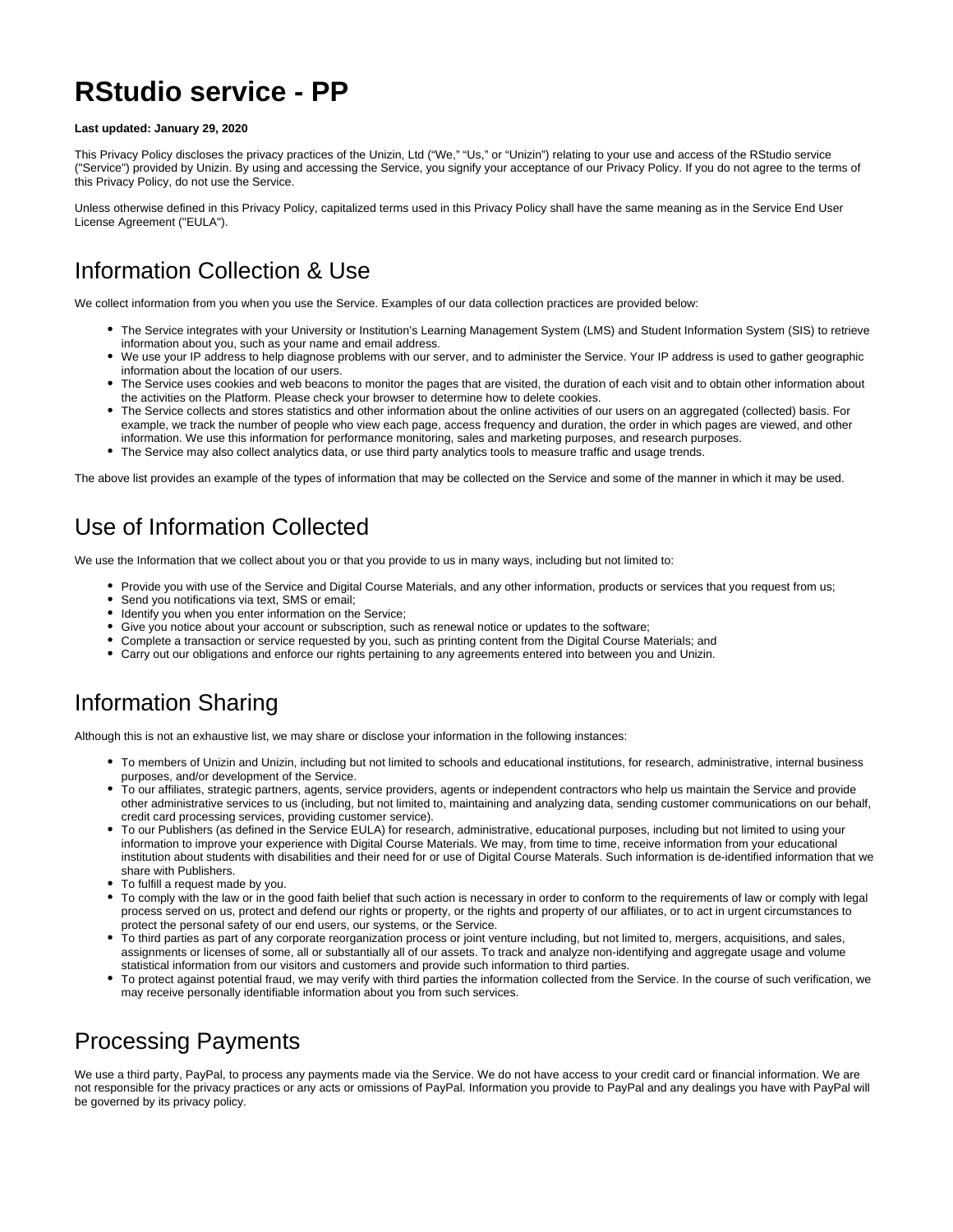#### Children's Privacy

The Service is not intended for children under the age of 13 and we do not knowingly collect any information from children under the age of 13 unless and until a school or educational institution has provided appropriate consent and authorization for a student under 13 to use the Service. [Please contact us at](mailto:privacy@unizin.org)  [privacy@unizin.org if you believe we have collected personal information from anyone under the age 13 without proper consent.](mailto:privacy@unizin.org)

We also strongly encourage parents and guardians to supervise their children's online activities and to consider using parental control tools available from online services and software manufacturers to help provide a child-friendly online environment. These tools also can prevent children from disclosing online their name, address, and other personally identifiable information without parental permission.

#### Forums and Other Posting Areas

Please note that any information you post to any forum or other posting area in the Service may be available to other users of the Service. PLEASE BE EXTREMELY CAREFUL WHEN DISCLOSING ANY INFORMATION IN THE Service'S FORUMS AND OTHER POSTING AREAS. WE ARE NOT RESPONSIBLE FOR THE USE BY OTHERS OF THE INFORMATION THAT YOU DISCLOSE IN FORUMS AND OTHER POSTING AREAS.

#### International Transfer of Information

Please note that we may transfer the information collected via the Service to affiliates and subsidiaries or to other third parties, across borders, and from your country or jurisdiction to other countries or jurisdictions around the world. If you are visiting from the European Union or other regions with laws governing data collection and use that may differ from U.S. law, please note that you are transferring your information to the United States which does not have the same data protection laws as the EU and by providing your information you consent to:

- 1. The use of your information for the uses identified above in accordance with this Privacy Policy; and
- 2. The transfer of your information to the United States as indicated above.

#### Third-Party Web Sites

This Privacy Policy applies solely to information collected by the Service and Unizin. The Service may contain links to other apps or websites. We are not responsible for the privacy practices, or the content of these other apps or websites, any acts or omissions of any third party websites. Information you provide to the third party and any dealings you have with third parties will be governed by the privacy policy and other policies of that third party.

#### Security

The Service has security measures in place to protect the loss, misuse and alteration of the information under our control. For example, our database servers incorporate network, server, and data tier access control features such as security groups and role-based authentication and authorization.

Transmissions over the Internet, however, are never completely secure or error free. Any transmission of personal information is at your own risk. We are not responsible for the circumvention of any privacy settings or security measures contained on the Service.

## Updates to This Policy

We reserve the right, at our discretion, to change, modify, add, or remove portions from this Privacy Policy at any time. When we do, we will update the "Last Updated" date at the top of this Privacy Policy. You are responsible for regularly reviewing this Privacy Policy and additional terms posted for the Service. Your continued use of the Service following the posting of changes to this Privacy Policy constitutes your agreement to such changes.

## Your California Privacy Rights and Do Not Track Disclosures

California Civil Code Section 1798.83 permits our visitors who are California residents to request certain information regarding our disclosure of personally identifiable information to third parties for their direct marketing purposes. [To make identifiable information requests, please contact us at privacy@unizin.](mailto:privacy@unizin.org) [org.](mailto:privacy@unizin.org)

Student Data Collected During the Course of Providing Services to Educational Institutions

The Service provides services to schools and other educational institutions to improve student learning outcomes and as such, collects personally identifiable information from or about students ("Student Data"). Our collection, use and sharing of Student Data is governed by our contracts with the educational institutions, in the U.S. by the provisions of any applicable federal and state laws. If you have any questions about reviewing, modifying, or deleting personal information of a student, please contact your educational institution directly.

## Assignment

In the event that all or part of our assets are sold or acquired by another party, or in the event of a merger, you grant us the right to assign the information that we collected from you.